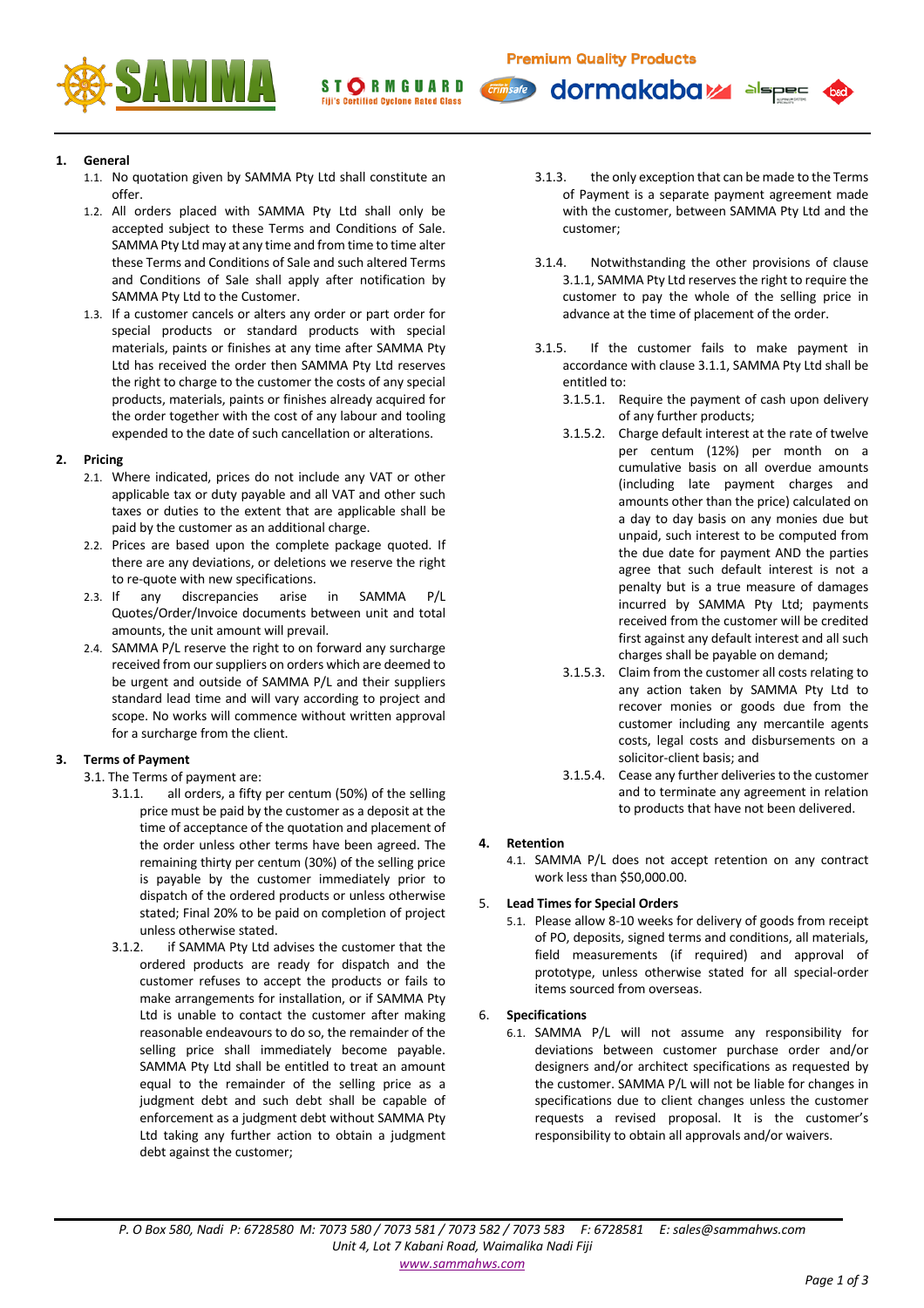dormakaba<sub>k</sub>





# 7. **Customers Own Material (COM)**

- 7.1. SAMMA P/L will not be responsible or liable for any shrinkage, discoloration, defects or other issues associated with or relating to the use of Customer's Own Materials and will only warrant workmanship on manufacturing, nor materials supplied by the customer. SAMMA P/L is not responsible for materials shortages out of our control.
- 7.2. SAMMA P/L reserves the right to hold production until all materials has been received. SAMMA P/L reserves the right to re-quote works on any materials that are not deemed appropriate for their specified use.
- 7.3. Quantities are estimated based upon sizes and specifications provided. SAMMA P/L will not be responsible for any additional materials required due to changes in the sizes and/or specifications.
- 7.4. Excess COM will be shipped to the property upon completion of the project unless otherwise specified in writing.

## 8. **SAMMA P/L Supplied Material**

8.1. SAMMA P/L will not be responsible or liable for any shrinkage, discoloration, defects or other issues associated with or relating to the use of materials if customer negligence is shown for inappropriate care or use of the same. SAMMA P/L will only warrant workmanship, as it does not apply to materials that are damaged due to inappropriate use.

## 9. **Site/Product Measurements**

9.1. SAMMA P/L will not be responsible for the final fit of finished products when customer or its agents have provided sizes. Only measurements taken by a qualified SAMMA P/L Technician can be assured.

# 10. **Delivery and Installation**

- 10.1. Installation charges if specified include a single trip charge for measure and a single trip charge for installation or unless otherwise stated. Any additional trips required unless otherwise stated, due to area inaccessibility, multiphased project, construction delays, etc would be billed separately.
- 10.2. Pricing does not include the takedown and/or disposal of existing materials.
- 10.3. Pricing does not include for any lift or access equipment.
- 10.4. Any date or time quoted for delivery and installation is an estimate only and SAMMA Pty Ltd shall endeavour to effect delivery and installation at the time or times requested by the customer but failure to do so shall not confer any right of cancellation or refusal of delivery and installation on the customer or render SAMMA Pty Ltd liable for any loss or damages directly or indirectly sustained by the customer as a result thereof.
- 10.5. The customer shall not be relieved of any obligation to accept or pay for products by reason of any delay in delivery and installation caused by any "Force Majeure" as described in clause 17.
- 10.6. Being one of the last trades on site, SAMMA P/L will not accept any liquidated damages.

#### 11. **Inspection**

11.1. The customer shall examine the products immediately after delivery:

11.2. SAMMA Pty Ltd shall not be liable for any short delivery, defect or damage unless SAMMA Pty Ltd receives details in writing within five (5) days from the date of delivery of the products;

alspec

- 11.3. The customer acknowledges that reasonable colour variations can occur in the manufacture of different materials;
- 11.4. While SAMMA Pty Ltd will take every care to obtain the best dimensions, SAMMA Pty Ltd cannot assume responsibility for variations in colour and
- 11.5. SAMMA Pty Ltd accepts no responsibility for changes in dimensions and SAMMA Pty Ltd shall not be liable in any way for loss or damage suffered as a consequence thereof.

### 12. **Property and Risk**

**Tim**safe

- 12.1. Notwithstanding delivery of the products or their installation, property in any given products shall remain with SAMMA Pty Ltd until the customer has paid and discharged any and all other indebtedness to SAMMA Pty Ltd on any account whatsoever (including applicable VAT and other taxes, levies and duties). Any payment made by or on behalf of a customer which is later avoided by the application of any statutory provision shall be deemed not to discharge the customer's indebtedness and, in such an event, the parties are to be restored to the rights which each respectively would have had if the payment had not been made.
- 12.2. The risk in the products shall pass to the customer upon delivery.
- 12.3. The customer acknowledges that it is in possession of the products solely as a bailee for SAMMA Pty Ltd until payment terms are met and until such payment:
	- 12.3.1. the customer shall be fully responsible for any loss or damage to the goods whatsoever and howsoever caused following delivery; and
	- 12.3.2. the customer shall store the products separately from its own goods and those of any other party and in a manner, which clearly identifies the products, whether as separate chattels or as components, as the property of SAMMA Pty Ltd
	- 12.3.3. The customer hereby irrevocably grants to SAMMA Pty Ltd, its agents and servants, an unrestricted right and license, without notice, to enter premises occupied by the customer to identify and remove any of the products the property of SAMMA Pty Ltd in accordance with these Terms and Conditions of Sale without in any way being liable to the customer or any person claiming through the customer. SAMMA Pty Ltd shall have the right to sell or dispose of any such products removed or otherwise in its sole discretion and shall not be liable for any loss occasioned thereby.

# **13. Warranty**

13.1. Subject to payment in full being made as defined in clause 3.1.1 or agreed terms, SAMMA Pty Ltd shall use its best endeavors to pass on to the customer the benefit of any warranties or guarantees it receives in respect of products or parts thereof supplied to the customer which are not of SAMMA P/L manufacture.